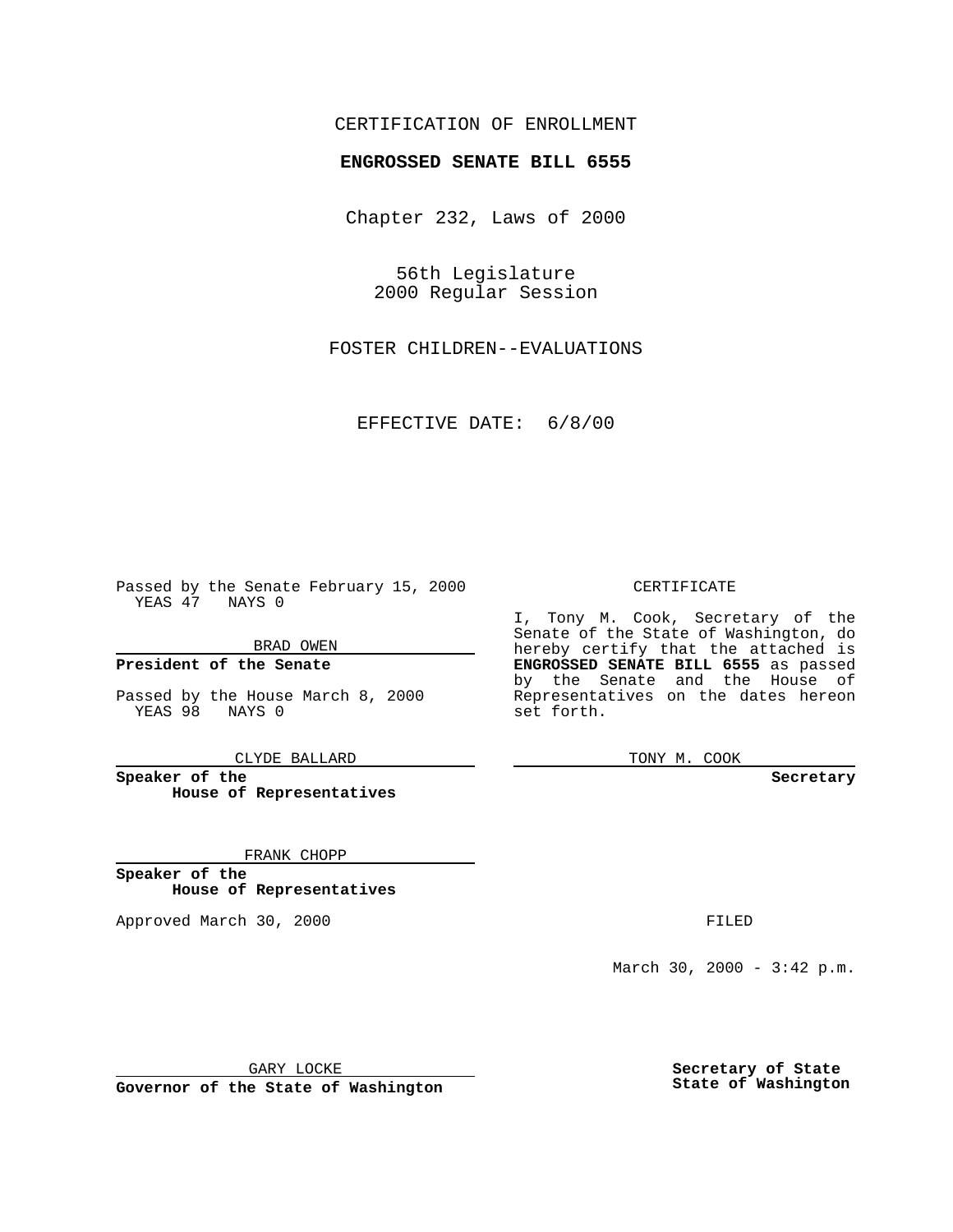## **ENGROSSED SENATE BILL 6555** \_\_\_\_\_\_\_\_\_\_\_\_\_\_\_\_\_\_\_\_\_\_\_\_\_\_\_\_\_\_\_\_\_\_\_\_\_\_\_\_\_\_\_\_\_\_\_

\_\_\_\_\_\_\_\_\_\_\_\_\_\_\_\_\_\_\_\_\_\_\_\_\_\_\_\_\_\_\_\_\_\_\_\_\_\_\_\_\_\_\_\_\_\_\_

Passed Legislature - 2000 Regular Session

**State of Washington 56th Legislature 2000 Regular Session**

**By** Senators Long, Hargrove, Patterson, Costa, Eide, Winsley and Kohl-Welles

Read first time 01/19/2000. Referred to Committee on Human Services & Corrections.

1 AN ACT Relating to the evaluations of foster children for long-term 2 needs; and amending RCW 74.14A.050.

3 BE IT ENACTED BY THE LEGISLATURE OF THE STATE OF WASHINGTON:

4 **Sec. 1.** RCW 74.14A.050 and 1998 c 245 s 149 are each amended to 5 read as follows:

6 The secretary shall:

 (1)(a) Consult with relevant qualified professionals to develop a set of minimum guidelines to be used for identifying all children who are in a state-assisted support system, whether at-home or out-of-home, who are likely to need long-term care or assistance, because they face physical, emotional, medical, mental, or other long-term challenges;

12 (b) The guidelines must, at a minimum, consider the following 13 criteria for identifying children in need of long-term care or 14 assistance:

15 (i) Placement within the foster care system for two years or more; 16 (ii) Multiple foster care placements;

17 (iii) Repeated unsuccessful efforts to be placed with a permanent 18 adoptive family;

19 (iv) Chronic behavioral or educational problems;

p. 1 ESB 6555.SL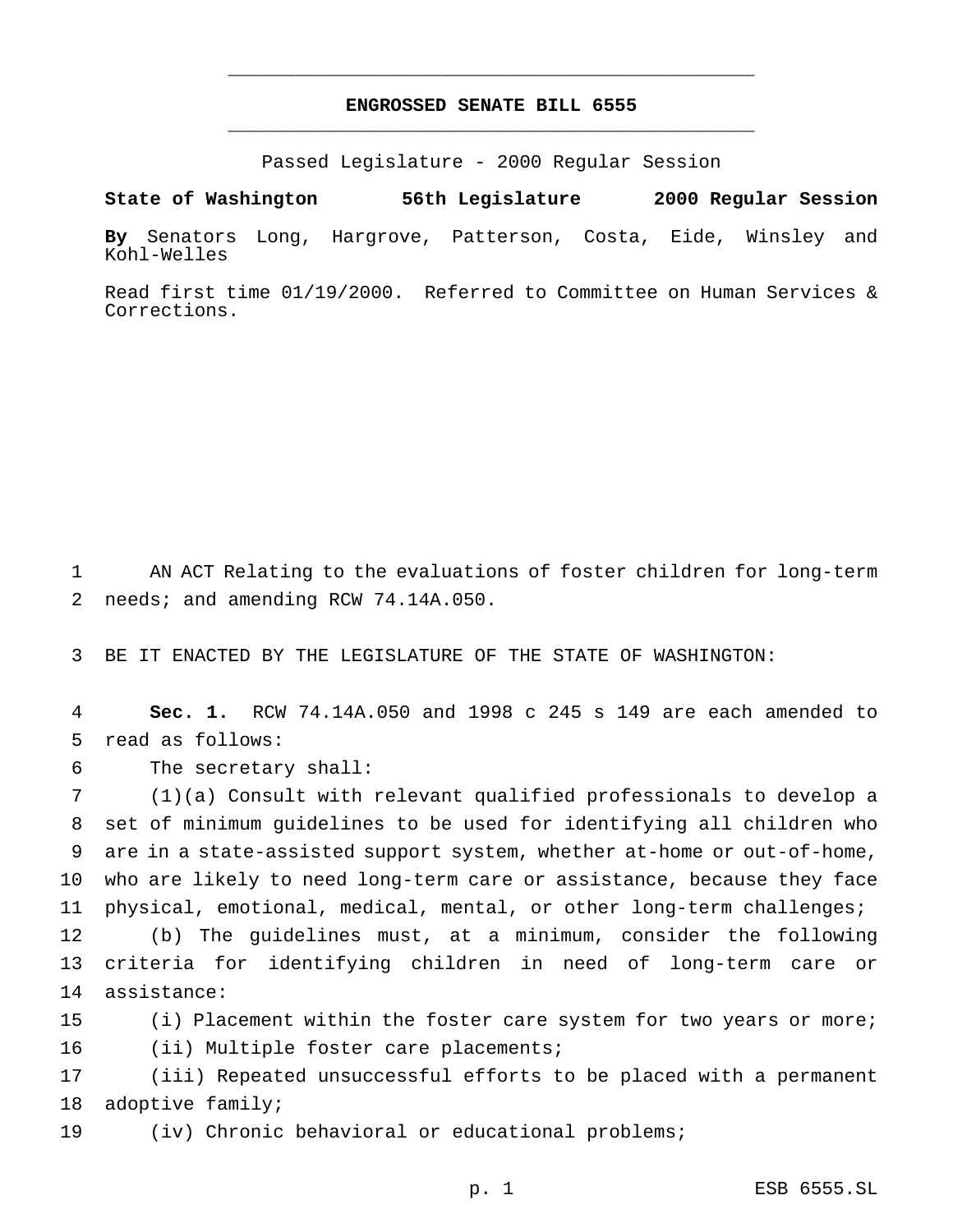(v) Repetitive criminal acts or offenses;

 (vi) Failure to comply with court-ordered disciplinary actions and other imposed guidelines of behavior, including drug and alcohol rehabilitation; and

 (vii) Chronic physical, emotional, medical, mental, or other similar conditions necessitating long-term care or assistance;

 (2) Develop programs that are necessary for the long-term care of children and youth that are identified for the purposes of this section. Programs must: (a) Effectively address the educational, physical, emotional, mental, and medical needs of children and youth; and (b) incorporate an array of family support options, to individual needs and choices of the child and family. The programs must be ready for implementation by January 1, 1995;

 (3) Conduct an evaluation of all children currently within the foster care agency caseload to identify those children who meet the criteria set forth in this section. The evaluation shall be completed by January 1, 1994. All children entering the foster care system after January 1, 1994, must be evaluated for identification of long-term needs within thirty days of placement;

 (4) By region, report to the legislature on the following using aggregate data every six months beginning December 31, 2000:

22 (a) The number of children evaluated during the first thirty days 23 of placement as required in subsection (3) of this section;

 (b) The tool or tools used to evaluate children, including the 25 content of the tool and the method by which the tool was validated;

 (c) The findings from the evaluation regarding the children's needs;

 (d) How the department used the results of the evaluation to 29 provide services to the foster child to meet his or her needs; and

 (e) Whether and how the evaluation results assisted the department 31 in providing appropriate services to the child, matching the child with 32 an appropriate care provider early on in the child's placement and 33 achieving the child's permanency plan in a timely fashion.

 (5) Each region of the department shall make the appropriate number of referrals to the foster care assessment program to ensure that the 36 services offered by the program are used to the extent funded pursuant 37 to the department's contract with the program. The department shall report to the legislature by November 30, 2000, on the number of referrals, by region, to the foster care assessment program. If the